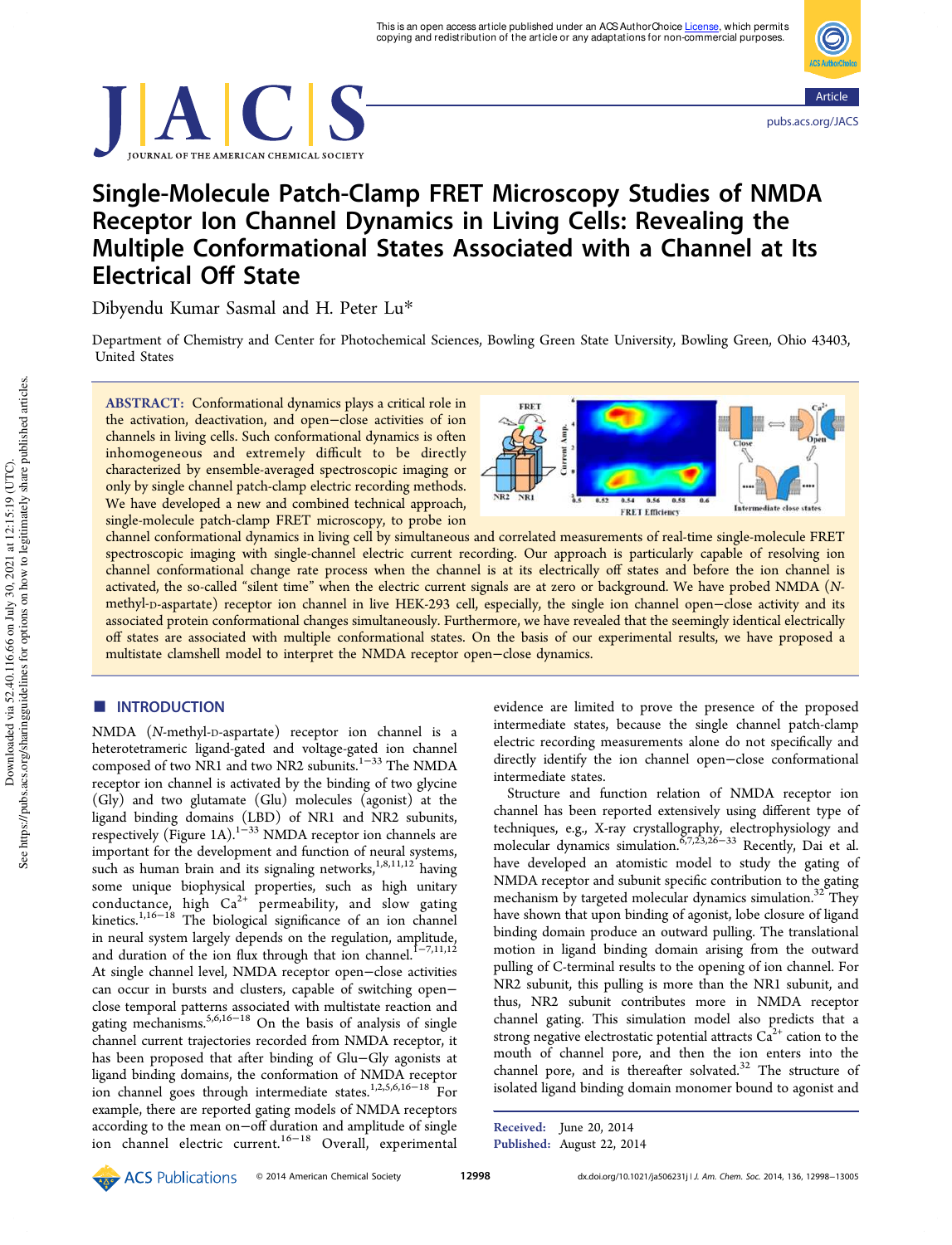

Figure 1. (A) Schematic representation of heterotetrameric NMDA receptor ion channel and single-molecule FRET experimental strategy. Glycine is covalently attached with Alexa-532 (cyan, donor). NR2b subunit is labeled with antibody which is previously attached with ATTO-594 (red, acceptor). NMDA receptor ion channel is activated by the binding of glycine and glutamate to the two NR1 and two NR2, respectively.  ${}^5({\rm B})$  DIC image of HEK-293 cell at on-cell giga-ohm seal by patch-pipet. Note, the pipet tip makes the contact with the cell membrane at an incidence angle of ∼45°. (C) Schematic representation of single-molecule patch-clamp FRET microscope setup. Single NMDA receptor channel is patched for current measurement. The laser excitation is focused through a microscope objective onto the cell membrane. We note that the Alexa-532 labeled glycine ligands are confined in the pipet of 0.5−1  $\mu$ m tip aperture size. Two-channel donor (D)−acceptor (A) fluorescence is recorded by a EMCCD camera simultaneously with patch-clamp electric current recording. DM<sup>1</sup> , dichroic mirror (Chroma Technology, z532rdc);  $\rm DM_{2}$ , dichroic mirror (Chroma Technology, 645dcxr); F<sub>1,</sub> 545 nm long-pass filter; M, mirror; and L, lens; Obj., 60× objective. Red and cyan lines are for acceptor and donor fluorescence signal, respectively. The excitation wavelength for the correlated experiment is 532 nm.

antagonist has been reported previously.<sup>27,28</sup> Those structures reveal that clamshell of ligand binding domain is open when bound with antagonists and closed when bound with agonists molecules. The structure of dimer of NR1 and NR2 bound to glycine and glutamate has also been reported previously.<sup>27–31</sup> To understand the structure−function relation and dynamics of NMDA receptor, it is necessary to view the protein structure at the condition of some functions such as, membrane potential, ligand induced channel gating,  $Ca^{2+}/Na^{+}$  ion permeability, interdomain interaction, etc. Very recently, a detailed view of intact heterotetrameric NMDA receptor ion channel composed of amino terminal domain, ligand binding domain and transmembrane domain has been reported by high resolution X-ray crystallography.<sup>23</sup> It is reported that interdomain interaction between ligand binding domain and amino terminal domain plays a key role for function of NMDA receptor ion channel. The amino terminal domain and ligand binding domain are tightly packed to each other compared to AMPA receptor, and thus, amino terminal domain also plays a crucial role for NMDA receptor ion channel function. The trans-

membrane domain has a structural similarity with the voltage gated potassium channel, and thus, gating of NMDA receptor may involve M3 helices.<sup>23</sup> Gouaux and co-workers have very recently reported the unprecedented 3-D view of extracellular domains and transmembrane domains of NMDA receptor by X-ray crystallography in the presence of ion channel blocker, partial agonist and inhibitor.<sup>33</sup> They have also shown that close packed structure between amino terminal domain and ligand binding domain plays a crucial role in ion channel gating mechanism. The extracellular ends of the M3 helices of transmembrane domain form a pyramid-like shape and it may explain the Mg<sup>2+</sup> blocking and  $Ca^{2+}$  permeability through the transmembrane domain.<sup>33</sup>

Single-molecule fluorescence resonance energy transfer (FRET) imaging is a powerful and sensitive approach for probing intermediate conformational states of protein and ion channels.34−<sup>66</sup> Superresolution imaging of chemical synapses in brain, including imaging of NMDA receptors, has been demonstrated recently.<sup>56</sup> There are a number of reports on correlated patch-clamp and fluorescence measurements in live cells as well as in artificial lipid membranes.34,67−<sup>84</sup> For example, Lu and co-workers have demonstrated the existence of multiple intermediate states of gramicidin ion channel in artificial membrane by single-molecule patch-clamp fluorescence microscopy.<sup>34</sup> Seemingly simple on−off two electric state signals are evidently associated with multiple intermediate conformational states identified by single-molecule fluorescence spectroscopic imaging at the electric close states of the ion channels.34,47,73,74

Here we demonstrate a new technical approach, singlemolecule patch-clamp FRET imaging spectroscopy studies of NMDA receptor ion channel dynamics in HEK-293 cells (Figure 1). The single channel electric on−off trajectories have been correlated in real-time with simultaneous changes in single-molecule FRET trajectories to probe ion-channel open− close conformational dynamics. Our results suggest the occurrence of multiple close intermediate conformational states that are associated with the seemingly similar electric off states of the NMDA receptor ion channels. There are multiple conformations associated with a broad FRET efficiency distribution that are contributed to the ion channel electric off state, although the channel electrically on state is typically associated with a much narrowly distributed subset of open state conformations. Our experimental results reveal the complex relationship of the fluctuating structure and function, previously hidden from the conventional measurements, of the NMDA receptor ion channels.

### **EXPERIMENTAL METHODS AND MATERIALS**

1. Chemicals and Reagents. All reagents are purchased from Sigma and Invitrogen for single-molecule patch-clamp FRET experiments. They are used without further purification.

2. Heterogeneous Expression of NMDA Receptor Ion Channel on HEK-293 Cell Membrane. HEK-293 cells are cultured in EMEM (ATCC, 30−2003) supplemented with 10% fetal bovine serum (ATCC, 30-2020) and 1% penicillin−streptomycin (Gibco, 15070-063) at 37 °C in a 5%  $CO<sub>2</sub>$  atmosphere. Cells are subcultured when they reach ∼75% confluence. Plasmid DNA encoding NR1a, NR1b, NR2a and NR2b are gift from Prof. David R. Lynch, University of Pennsylvania. Plasmids are used for heterogeneous expression without further purification.

For efficient gene transfer by transfection, we have followed standard protocol of lipid mediated transfection with Lipofectamine 2000 reagent (Invitrogen, 11668-019). Cells are incubated with 1  $\mu$ g of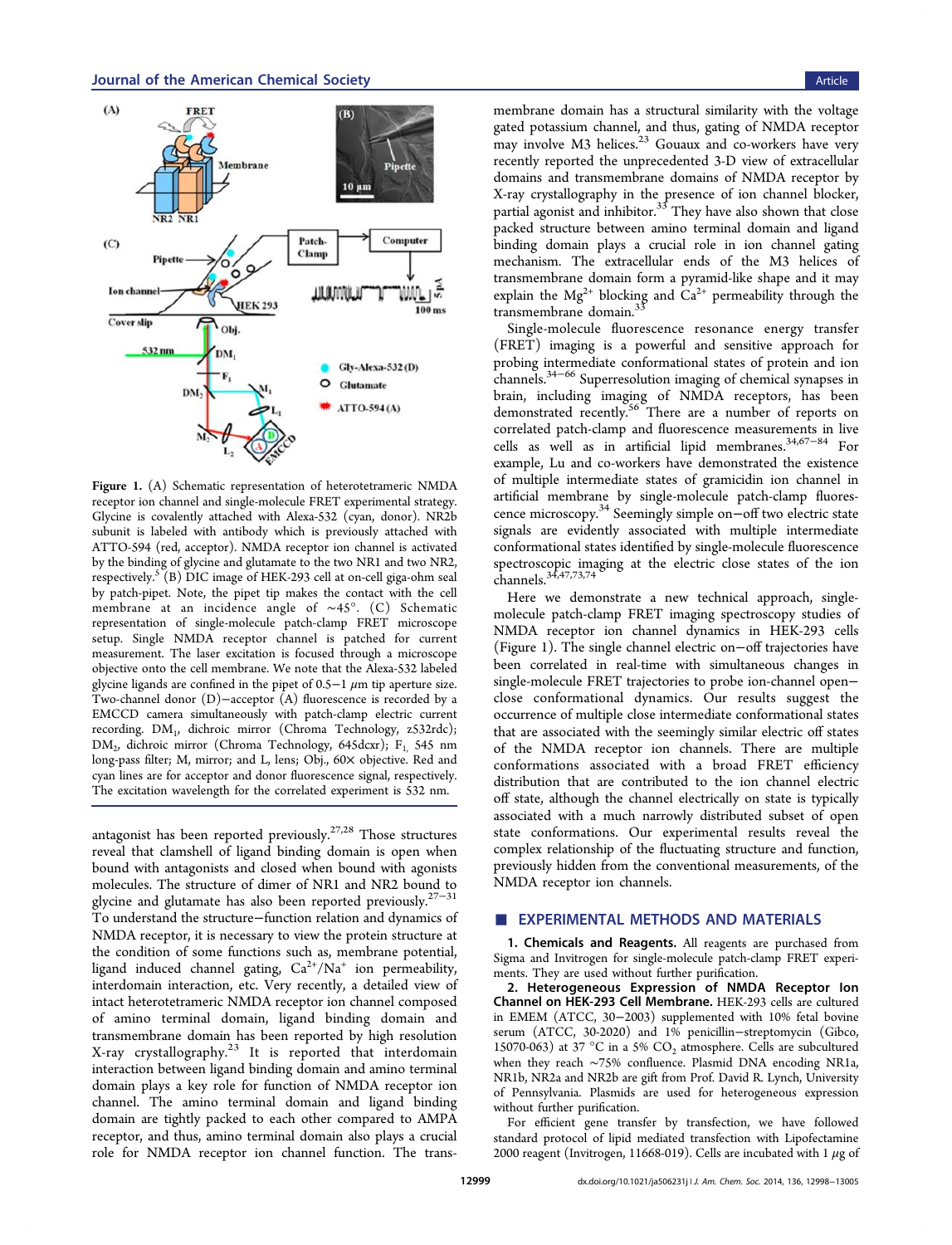

Figure 2. (A) Antibody binding site (Epitope: 323-337) at NR2b subunit of the NMDA receptor ion channel. (B) Simultaneously acquired differential interference contrast (DIC) and fluorescence image of HEK-293 cells coexpressed with GFP, NR1a, and NR2b plasmid DNA. Bright green colored cells have expressed NMDA receptor ion channel. (C) Fluorescence image of HEK-293 cells stained with antibody of NR2b subunits of NMDA receptor ion channel. The antibody is covalently attached with ATTO-594. The excitation wavelength for this cell imaging is 632 nm. (D) A fluorescence image frame recorded by EMCCD camera during correlated single-molecule FRET and patch-clamp experiment to capture donor (D) and acceptor (A) intensity fluctuation. The fluorescence signals from donor−acceptor are separated by a dichroic mirror (645dcxr) and then focused on a EMCCD camera as shown in Figure 1C. The artificial white circles are shown to indicate clearly the field of view focused on camera. The left and right circles are due to acceptor and donor, respectively. As donor molecule is inside the pipet, the corresponding acceptor molecule patched in the pipet only gives fluorescence signal due to FRET. The donor and acceptor fluorescence spots are indicated by white arrow. The excitation wavelength for the correlated experiment is 532 nm. Scale bar of panels B-D is 10  $\mu$ m. (E) Single-molecule fluorescence image of donor molecule from panel D in a zoomed-in scale. (F) 3D surface plot of donor fluorescence spot in panel E fitted with 2D-Gaussian function. The green peak corresponds to fluorescence intensity of the single donor molecule.

cDNA (NR1a/NR2b/GFP = 1:1:1) for protein expression in 35 mm petri dish having a round shaped glass slide in it. Before transfection of plasmids, the cells are subcultured by EMEM without phenol red (Invitrogen, 21063-029) instead of EMEM with phenol red to minimize the autofluorescence from cells. Cells are also washed with PBS buffer solution before patch-clamp experiment. For only patchclamp experiment, the GFP is used as marker of the NMDA receptor expressed in HEK-293 cells (Figure 2B), but for correlated experiments, we do not use GFP to avoid fluorescence signal contamination with donor.

3. Donor−Acceptor Labeling. NMDA receptor is activated by simultaneous binding of the glycine and glutamate molecule in the ligand binding domains of the NMDA receptor ion channel.<sup>5−33</sup> Glycine is covalently labeled with Alexa-532 dye and then added in the extracellular solution for single-molecule patch-clamp FRET experiment. Multiple HPLC purification (C8 column with 80% methanol and 1% ACN) ensures the purity of the dye labeled glycine, which is further confirmed by mass spectroscopy. For our single-molecule FRET measurement, the Alexa-532 labeled glycine acts as donor.

After NMDA receptor expression on the HEK-293 cell membrane, the NR2b subunit of the NMDA receptor ion channel is labeled (according to protocol, Alomone Lab) with anti-NMDA receptor 2b which is covalently labeled with ATTO-594. The fluorescence imaging of the live HEK-293 cell (Figure 2C) by 632 nm laser evidently shows the staining of the antibody on NR2b subunit of NMDA receptor ion channel. Antibody is labeled on the epitope site 323−337 (Figure 2A).

4. Electrophysiology Experiment. Single channel currant is recorded with cell-attached patch clamp technique with applied voltage (100 mV) through the recording pipet. Borosilicate glass capillaries (Sutter Instruments Co., BF150-86-10) are pulled (Sutter Instruments Co., Model: P-2000) to make patch-pipettes, and then, the pipettes are fire polished to reach a high resistance of ∼15−20 MΩ. The currents are amplified by HEKA EPC-9 amplifier, and data is recorded by acquisition interface LIH-1600. The data is written into digital file by software "Pulse" and off-line data analysis is done by "PulseFit". The patch-clamp pipet with an electrode is filled with extracellular solution containing 150 mM NaCl, 2.5 mM KCl, 1 mM EDTA, 10 mM HEPES, pH = 8.0, glucose, 1 mM glutamate and 0.1 mM glycine or Alexa-532 labeled glycine. Single channel current is recorded at very low concentration of base ( $pH = 8$ ) and without

presence of any divalent cations (1 mM EDTA). To maximize the chance of on−off activity from only single channel, we selected timetrajectories of currents which have no successive opening in current amplitude in the current−time trajectories. Control experiment is performed without any NMDA receptor (Figure 3) ion channel



Figure 3. Control experiment of patch-clamp electric current measurement without expressing any NMDA receptor ion channel in HEK-293 cell. A part of current trace is shown in short time scale. No on−off electric current is observed except capacitance spikes.

expression in HEK-293 cell, and no on−off current activity is observed. The single ion channel activity is tested with dye labeled glycine as ligand, and after antibody binding on the NR2b subunit of NMDA receptor, but in each case, single channel current activity is observed. The selection of a cell and the methods of attaching the pipet with motorized micromanipulator on cell membrane are followed as standard protocol.

5. Single-Molecule Fluorescence Microscopy. Fluorescence image and photon counting trajectories are acquired with an inverted microscope (Olympus IX71). The excitation laser (CrystaLaser) beam is reflected by a dichroic beam splitter (Chroma Technology, z532rdc) and focused onto cell membrane by a high numerical-aperture objective (Olympous, UPlanSApo 1.2 NA, 60×). In all correlated experiments, a 532 nm CW-laser is used, but for antibody labeled cell imaging, we have used 632 nm He−Ne laser (Figure 2C). To obtain the fluorescence images and intensity trajectories, the emission signals are passed through a 545 long pass filter and then the signals are separated by a dichroic beam splitter (645dcxr) into two colors to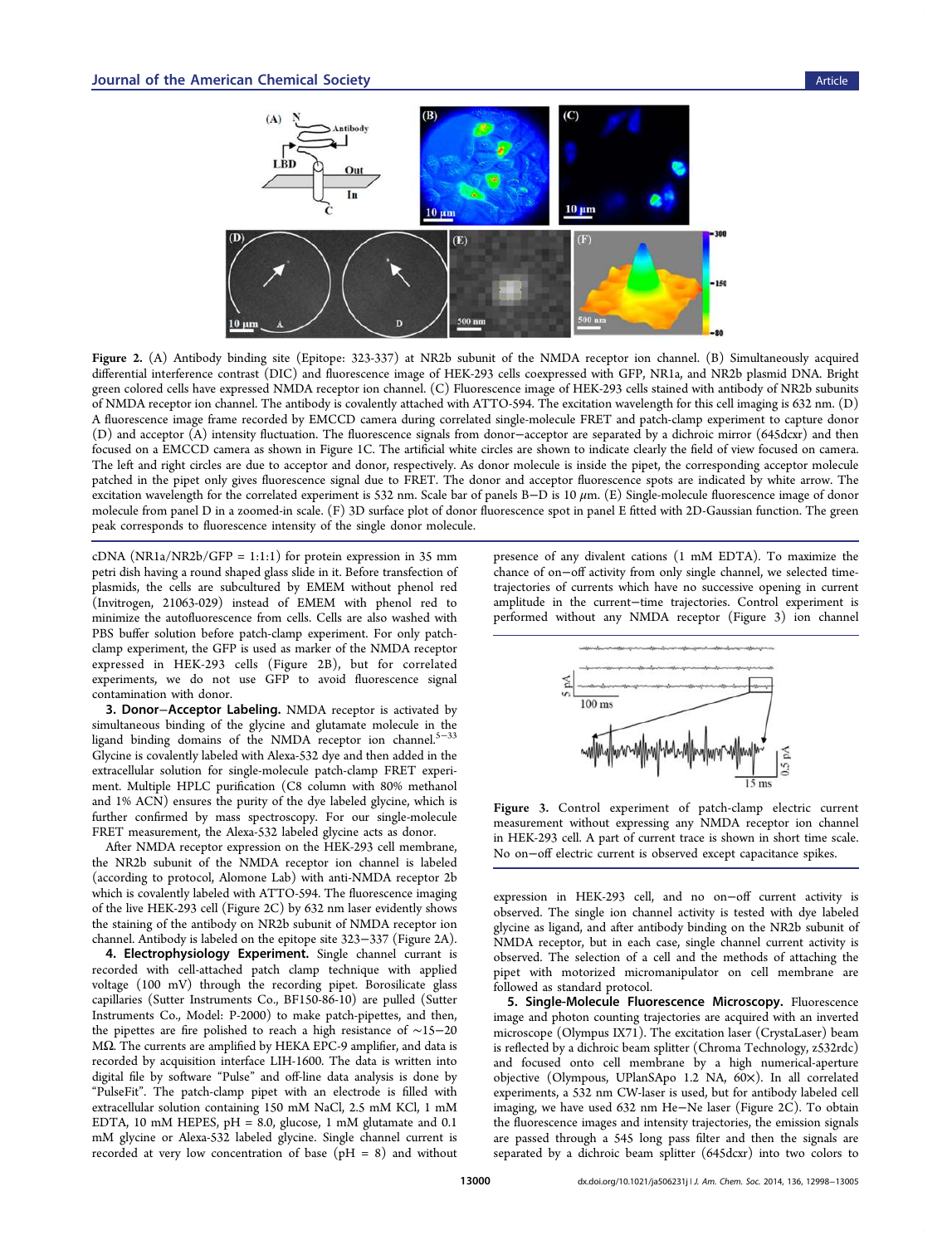### Journal of the American Chemical Society Article Article and The Article Article Article Article Article Article

separate out the emission signal of donor, Alexa-532 and acceptor, ATTO- 594. The signals from donor and acceptor (Figure 1C) are then focused on electron multiplying charge coupled device (EMCCD) camera (Princeton Instruments, ProEM) for singlemolecule fluorescence signal time-trajectory measurement.

#### ■ RESULTS AND DISCUSSION

Figure 1C shows the experimental technique to probe a single ion channel by simultaneous single-molecule FRET imaging and patch-clamp electric recording measurements. Detailed experimental methods are described elsewhere.<sup>34,47</sup> Briefly, a single NMDA receptor ion channel on HEK-293 cell membrane is patched by on-cell method (Figure 1C). NR2b subunits of the NMDA receptor are labeled by antibody that is covalently labeled with ATTO-594, acting as the FRET acceptor in the single-molecule patch-clamp FRET imaging experiments.<sup>85,86</sup> The agonist ligand, glycine, is covalently labeled with Alexa-532, serving as the FRET donor (Figure 1A). The patch-clamp pipet tip and the laser focus point of microscope are in an upper-under configuration with the HEK-293 cell at the same measurement point. Extracellular solution containing glutamate and glycine labeled with Alexa-532 are introduced to NMDA receptors through the patch-pipet in our experiments. A 532 nm CW-laser is focused by 60× objective onto the cell membrane that is patched with a pipet. The fluorescence signals from the donor and acceptor are separated out by a dual-color dichroic mirror and then focused on a donor−acceptor two-channel imaging EMCCD camera (Figures 1C and 2D). Electric current trajectories are recorded by on-cell patch-clamp electric recording method at the same time of the fluorescence imaging.

Figure 4A shows a typical NMDA receptor single ion channel electric current trajectory. The current amplitude histogram shows clearly two states, fully on and fully off with current amplitude ∼5 and 0 pA, respectively (Figure 4B). The decay of autocorrelation function, *C*(*t*) (Figure 4C), is deduced from current trace in Figure 4A using eq 2. Biexponential fitting gives a fast rate constant of 80  $\pm$  5 s<sup>-1</sup> and a slow rate constant of 1.2 ± 0.003 s<sup>−</sup><sup>1</sup> . Figure 4D shows the distribution of the slow decay rate constants of the NMDA receptor electric current on−off dynamics. The histogram of off dwell time (Figure 4E) components is deduced from the trajectory in Figure 4A, showing two time components of 0.33 and 9.6 ms. Similarly, the on dwell time histogram gives the time components of 0.42 and 4.9 ms (Figure 4F). We have performed a control experiment to further confirm that the current trajectories measured are originated from individual NMDA ion channels.<sup>87</sup> Control experiments performed on the HEK-293 cell without NMDA receptor ion-channel expression show no observed current signals beyond the background noises (Figure 3).

For dissecting the conformational state changes associated with the seemingly two-state on−off electric current activities, we have also recorded and analyzed the NMDA receptor conformational fluctuation trajectories simultaneously measured with the electric on−off state change trajectories in our correlated single-molecule FRET imaging and patch-clamp electric recording experiments. Figure 5A shows a typical twochannel FRET donor  ${I_D(t)}$  and acceptor  ${I_A(t)}$  intensity trajectories. Typically, single-molecule donor−acceptor fluorescence intensity fluctuation trajectories recorded from a single protein molecule involve anticorrelated intensity fluctuation resulting from intramolecular FRET. We have performed multiple approaches of correlation function analysis, including



Figure 4. Single channel current analysis in single-molecule patchclamp FRET microscopy. (A) A typical single channel current trajectory recorded from NMDA receptor ion channel in live HEK-293 cell. (B) Histogram of current amplitude calculated from current trajectory in panel A. Two peaks at 0 and 5 pA represent fully close state and fully open state of the ion channel, respectively. (C) Decay of autocorrelation function,  $C(t) = \langle \Delta I(0) \Delta I(t) \rangle$ , calculated from single channel current trajectory in panel A. Biexponential fitting gives two decay rate constant,  $k_{\text{fast}} = 80 \pm 5 \text{ s}^{-1}$  and  $k_{\text{slow}} = 1.2 \pm 0.003 \text{ s}^{-1}$ . (D) Distribution of slow decay rate constants. (E) Histogram of close time components of NMDA receptor ion channel. The red line is for overall distribution, and the green line is for the distribution of individual time components,  $t_1 = 0.33$  ms,  $Amp_1 = 42\%$  and  $t_2 = 9.6$  ms,  $Amp_2 = 58\%$ . (F) Distribution of on time components derived from single channel current trace in panel A. The on dwell time histogram gives two time components of 0.42 and 4.9 ms.

second-order autocorrelation function and cross-correlation function calculated from two band fluctuation trajectories  ${I_D(t)}$  and  ${I_A(t)}$ .<sup>46−51,88</sup> The correlation time between  ${I_D(t)}$  and  ${I_A(t)}$  is calculated by autocorrelation function  $C_{\text{auto}}(t)$  and cross-correlation function  $C_{\text{cross}}(t)$ :

$$
C_{\rm cross}(t) = \langle \Delta I_{\rm A}(0) \Delta I_{\rm D}(t) \rangle / \langle \Delta I_{\rm A}(0) \Delta I_{\rm D}(0) \rangle \tag{1}
$$

When  $I_A(t) = I_D(t)$ , we have the autocorrelation function:

$$
C_{\text{auto}}(t) = \langle \Delta I_{\text{A}}(0) \Delta I_{\text{A}}(t) \rangle / \langle \Delta I_{\text{A}}(0)^2 \rangle \tag{2}
$$

where  $I_{\rm A}(t)$  and  $I_{\rm D}(t)$  represent the signal variables measured in time trajectories  $\{I_A(t)\}$  and  $\{I_D(t)\}$ . In our experiment,  $\{I_A(t)\}$ and  ${I_D(t)}$  are the time trajectories of fluorescence photon counts or intensities.

Figure 5B shows a typical autocorrelation function analysis of both donor and acceptor fluorescence trajectories,  $\langle \Delta I_D(0) \rangle$  $\Delta I_{\rm D}(t)$  and  $\langle \Delta I_{\rm A}(0) \Delta I_{\rm A}(t) \rangle$ , and the analysis gives essentially the same correlation decay rate constants, a fast decay rate constant of 64  $\pm$  15 s<sup>-1</sup> and a slow decay rate constant of 0.45  $\pm$  0.05 s<sup>-1</sup>. In contrast, the cross-correlation function between the donor and acceptor trajectories,  $\langle \Delta I_D(0) \Delta I_A(t) \rangle$ , shows anticorrelated behavior with the same slow decay time (Figure 5B), which strongly indicates that the slow fluctuations of both donor and acceptor fluorescence intensity at a rate of 0.45  $\pm$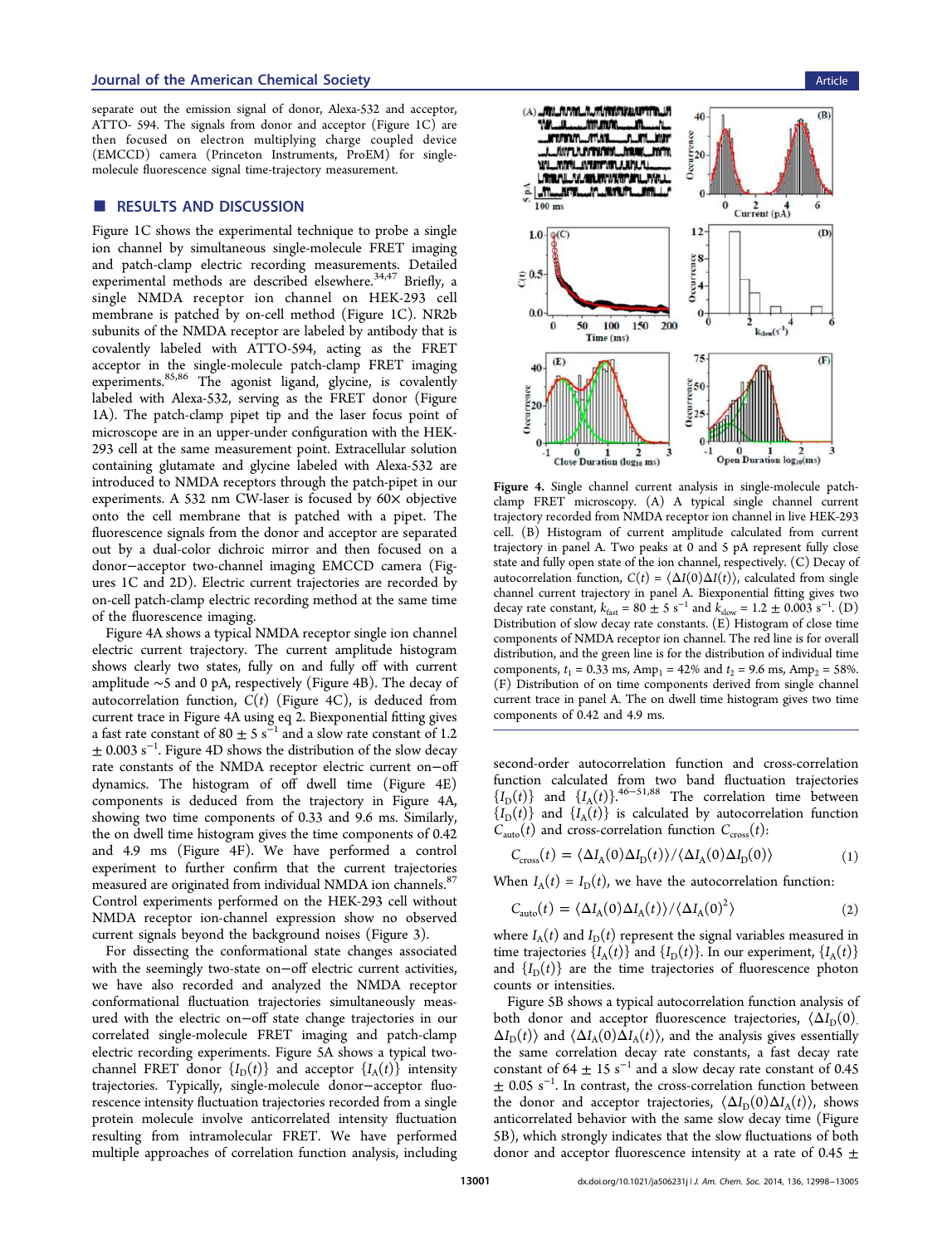

Figure 5. Single-molecule fluorescence recording from donor and acceptor due to conformational dynamics of NMDA receptor ion channel in live HEK-293 cell in real-time. (A) A part of singlemolecule fluorescence intensity-time trajectories from donor Alexa-532 (red) and acceptor ATTO-594 (green). Anticorrelated fluctuation features are evident from the trajectories. (B) Decay of autocorrelation function of donor (top) and acceptor (middle). Decay of crosscorrelation function of donor and acceptor (bottom). Biexponential fitting gives two decay rate constant,  $k_{\text{fast}} = 64 \pm 15 \text{ s}^{-1}$  and  $k_{\text{slow}} = 0.45$ ± 0.05 s<sup>−</sup><sup>1</sup> . (C) FRET efficiency histogram calculated from the intensity trajectories in panel A. Mean FRET efficiency = 0.55. (D) Distribution of the slow decay rate constants ( $k_{slow}$ ) of donor.

0.05 s<sup>−</sup><sup>1</sup> are from the same origin, the FRET fluctuation associated with the conformational fluctuations of the NMDA receptor, especially, the conformational changes in the coordinate among the four subunits of the ion channel. The identified fast decay rate constant of 64  $\pm$  15 s $^{-1}$  is likely due to a different source of fluctuation that is orthogonal with the FRET fluctuation and with the associated protein conformational fluctuations based on the fluctuation dissipation theorems.46−51,88−<sup>90</sup> Furthermore, the fast component is likely due to local environment fast fluctuation as the component only shows up in the autocorrelation function but averaged out in cross-correlation function. Nevertheless, it is the slow fluctuation rate of 0.45  $\pm$  0.05 s<sup>-1</sup> originated from the ion channel conformational fluctuation that is relevant to our correlated ion channel dynamics studies. On the basis of the FRET trajectories, we have also calculated the FRET efficiency histogram, using the equation,<sup>36–38,40,43,46</sup>  $E_{\text{FRET}} = \left[I_A/(I_D +$ *I*A )], to evaluate the activity of the ion channels. The mean FRET efficiency is 0.55 (Figure 5C). On the basis of the histogram of the slow rate constants from the correlation function analysis of 18 single-molecule fluorescence time trajectories of donor, we obtained the mean of the rate constants to be 0.45  $s^{-1}$  (Figure 5D). The average slow rate constant of electric on−off fluctuation is ∼3 times faster than the average slow rate constant from conformational open−close

dynamics because the electric current measurements can only detect the on and off states of ion channel. In case of conformational change, the FRET measurement can identify the intermediate close states in addition to the open−close conformational states.

To further identify the correlation between the electric recording trajectories and the protein conformational fluctuation trajectories, especially, the open−close ion channel conformational states and the on−off electric current states, we have further explored the correlated relationship between the simultaneously recorded time trajectories from both electric recording and the FRET imaging, correlatively comparing the on−off current fluctuation states and the FRET efficiency fluctuation states time-bin to time-bin. Figure 6A,B shows a



Figure 6. Correlated single channel current and fluorescence analysis in single-molecule patch-clamp FRET microscopy. (A) Single channel current and FRET efficiency time-trajectory at same time interval. (B) A part of the correlated current fluctuation and single-molecule FRET efficiency fluctuation time trajectory from the long time trajectories shown in panel A. (C) Fluorescence image frames of acceptor (A) and donor (D) at fully open state (1, 3) and fully close state (2). Each image size is 10  $\mu$ m × 10  $\mu$ m. (D) Distribution of FRET efficiency according to current amplitude. Low FRET efficiency is observed when ion channel is at fully open state, and high FRET efficiency is observed when ion channel is at fully close state. In addition to the fully open−close states, there are multiple intermediate close states that also show low FRET efficiency.

single ion channel current fluctuation time trajectory and the simultaneously recorded FRET efficiency time-trajectory for same recording time intervals. Figure 6C shows the fluorescence images of donor and acceptor channels that are acquired simultaneously with the electric current fluctuation trajectories. To resolve quantitatively that the ion channel conformational state changes are correlated with the ion channel electrical on−off states, we have plotted the singlemolecule FRET efficiency time trajectory with the correlated electric on−off current trajectory, specifically to separate out the FRET efficiency distributions at the electrical on and off states (Figure 6D). This is possible because we are able to obtain temporally correlated single-molecule FRET time trajectory and electric recording time trajectory simultaneously. It is evident that the FRET efficiency is low in the range of 0.45−0.54 when the ion channel is in the electric on state, and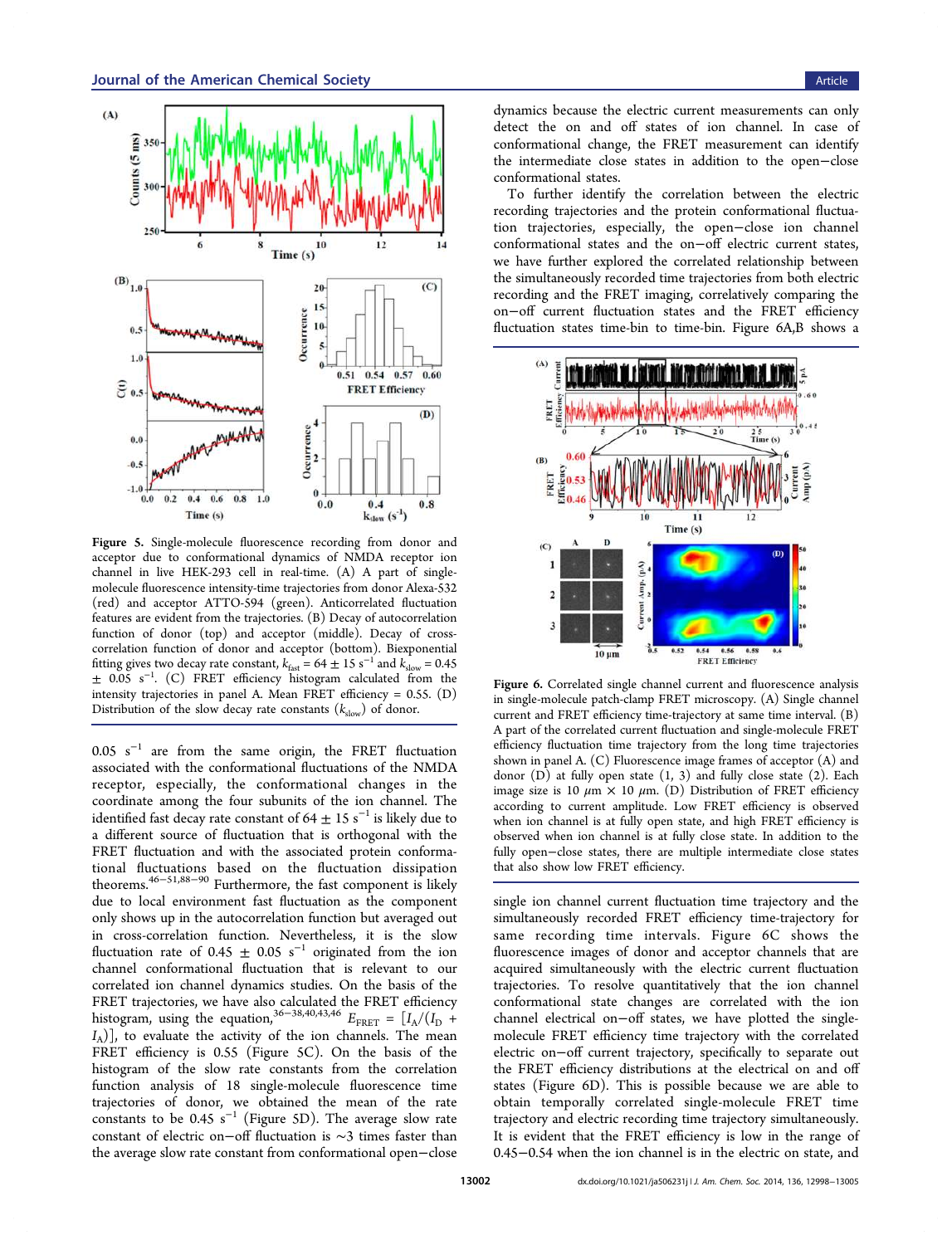the FRET efficiency is relatively high in the range of 0.54−0.6 when the ion channel is in the electric off state. This result supports the clamshell model of NMDA receptor ion channels  $\arct{1}$ <sub>1,5,91</sub>–94 The four subunit domains of the NMDA receptor ion channel clam back at the channel open state and reform closer together at the channel close state, which consequentially give a low FRET efficiency at the channel open state and high FRET efficiency at the channel close state.

Furthermore, there is a significant broadening in the FRET distribution correlated with the electric off state comparing to the FRET distribution correlated with the electric on state (Figure 6D). It is also noticeable that there is a subset of FRET distribution with essentially the same FRET efficiency of the electric on state of the ion channel. Considering the total FRET efficiency change of 0.15, the total distance change is calculated to be  $7 \pm 2$  Å, assuming the  $R_0$  (Förster distance<sup>36–40</sup>) value for the donor−acceptor pair is ∼50 Å.<sup>95</sup> Sakmann and his coworkers have reported the single channel and ensemble currents from a recombinant NMDA receptor to estimate its channel pore size.<sup>24</sup> Their result suggests that NMDA receptor is an extracellular to cytoplasomic cylindrical ion channel which has maximum and minimum mean diameter respectively 7.3 and 5.5 Å. This result is consistent with our measured and calculated distance change from single-molecule patch-clamp FRET microscopy. Jayaraman and co-workers have reported the specific configuration of four subunit arrangement of NMDA receptor, measuring the distance between the NR1 and NR2 subunits by luminescence resonance energy transfer (LRET).<sup>25</sup> The reported distance change between the closed state and the open state among NR1 and NR2 subunits is from 6.3 to 8.2 Å, which is also consistent with our measured distance change by single-molecule FRET spectroscopy. In addition to the existence of the full open−close channel conformational states correlating to the on−off electric states, there is a subset of electric off states, about 10−15% of the total off states recorded, which have essentially the similar open conformations measured by the similar low FRET efficiency.

It is highly significant that the seemingly identical electronic off states in a clear two-state on−off dynamics of the ion channel actually associated with a broad conformational distribution across the entire range of ion channel open to close conformational states. The NMDA receptor kinetics has been extensively analyzed and reported over the last several decades,1,5−<sup>25</sup> and intermediate conformational states other than the full open and close conformational states of the ion channel have been proposed and reported; however, to our knowledge, our experimental results from the correlated singlemolecule FRET and channel electric recording results provide the first direct experimental evidence for the intermediate conformational states. On the basis of the information we get from the correlated single-molecule FRET and electric current measurements, we propose a multistate model of NMDA receptor channel dynamics (Figure 7). There are multiple intermediate conformational states that constitute the electric off states in addition to fully open and fully close state in the conformation dynamics, i.e., NMDA receptor goes through different close conformation states that all contribute to the seemingly identical electric off states, while the electric on states are essentially associated with the conformational open states, a much defined and narrow distribution of the conformational states.

The NMDA receptor, consisting of two NR1 and two NR2 domains, is presumably activated by binding two glutamate



Figure 7. Proposed multistate clamshell model of NMDA receptor ion channel dynamics indicating presence of nonconducting or partially conducting ion channel conformation where donor and acceptor are largely separated. There are intermediate conformational states that constitute the electrically off states in addition to fully open and fully close states in the conformation dynamics.

ligands to the two NR2 domains and two donor-labeled glycine ligands to the two NR1 domains. Furthermore, one or two antibodies with ATTO-594 (acceptor) labeling may bind to the two NR2b. Dye molecules self-quenching<sup>34,35</sup> may complicate the FRET data analysis to identify the conformational closed state of NMDA should there be two acceptors binding to NMDA receptor. However, we were able to selectively focus our measurements on the NMDA receptors that only have one acceptor binding by identifying the anticorrelated donor− acceptor signal fluctuations through cross-correlation function analysis (Figure 5, for example). Furthermore, our singlemolecule fluorescence imaging microscopic system is capable of imaging single-molecules that are immobilized on the cell membrane, such as the dye-labeled glycine ligands bound to the NMDA receptor in a HEK cell (Figures 1 and 2). Similar single-molecule fluorescence imaging measurements on cell membranes have been reported in recent years, utilizing the specific imaging background characteristic of a microsecond time scale for the free diffusion time of fluorescent molecules unbound to the cell membrane and in the background, whereas the protein motions probed are at millisecond and longer time scales.<sup>96−100</sup> The low fluorescence background is essentially constant, exhibiting negligible fluctuation.<sup>96−100</sup> The fluorescence background is also detected due to autofluorescence of living cell.<sup>96−100</sup> In our imaging measurements, the intensity distribution of the donor fluorescence spot clearly shows the signal intensity above the background (Figure 2). We also note that the averaged distance of nonbounded donor molecules near the single NMDA channel patch is about a factor of 3 beyond the effective FRET distance. The rapid decay of illumination to the entrance of patch-pipet of size (0.5−1 μm) at an incidence angle of ∼45° with the imaging plane can provide a smaller than femtoliter observation volume, providing a helping condition for single-molecule imaging characterization.

We have proposed a mechanism based on the clamshell type of model<sup>1,5,91−94</sup> for conformation change of NMDA receptor ion channel (Figure 7). The crystal structure of intact NMDA receptor has been reported recently.<sup>23,33</sup> The amino-terminal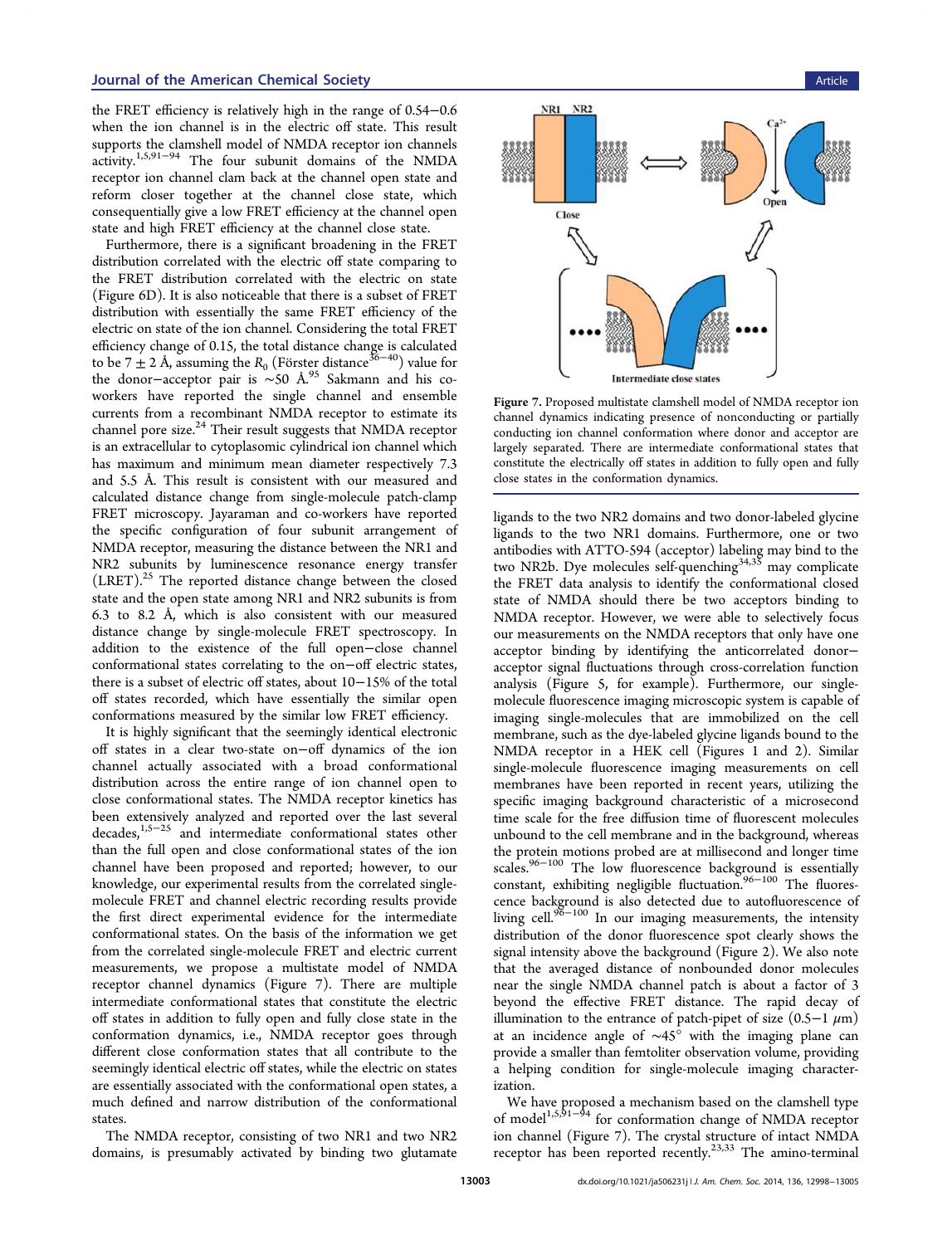### **Journal of the American Chemical Society** Article American Chemical Society Article American Chemical Society Article

domain and the ligand binding domain of NMDA receptor are more highly packed than those of the AMPA receptor. One of the major differences between NMDA and AMPA is that the function of NMDA receptor is regulated by the amino-terminal domain. It has also been reported that the NMDA receptor ion channel pore shows high structural similarity to that of K-ion channel  $(KcsA)$ .<sup>23,33</sup> According to crystal structure of the transmembrane (TMB) domain of NMDA receptor, $23,33$  it is postulated that the gating mechanism may involve the rearrangement of M3 helices, which is consistent and may shed light on the possible specific structures of the multiple closed states revealed from our correlated single-molecule patch-clamp FRET microscopic analysis.

## ■ CONCLUSIONS

In summary, we have developed a new technical approach of correlated single-molecule FRET imaging and path-clamp ion channel electric recording that can simultaneously record single-channel current fluctuation trajectories of NMDA receptor ion channels on live cell membrane and the correlated FRET efficiency time trajectories associated with the conformation changes. Correlating the optical imaging and electrophysiological recording of single ion channel NMDA receptor in live HEK-293 cells simultaneously, our experimental results suggest the existence of multiple conformation states during the open−close activity of the NMDA receptor ion channel, although the complex conformational dynamics gives apparently simple on−off two-state electric change dynamics. In particular, there are multiple conformational states that are associated with the electric off states, while the electric on states are associated with a much narrowly distributed conformational states. Technically, our new method has a great potential to provide new structure−function analysis for understanding the function, activity and mechanism of glutamate receptor ionchannels.

### ■ AUTHOR INFORMATION

#### Corresponding Author

\*Corresponding Author E-mail: hplu@bgsu.edu. Tel: 419- 372-1840

#### Notes

The authors declare no competing financial interest.

#### ■ ACKNOWLEDGMENTS

We acknowledge Prof. David R. Lynch, University of Pennsylvania, for providing us DNA plasmids of NMDA receptor. We also thank Dr. Gabriela K. Popescu, University of Buffalo, NY for giving us HEK-293 cells as gift and technical advice to perform electrophysiological experiments. We acknowledge Dr. David Giovannucci, University of Toledo, for technical advice and help in the early stage of our instrumental development. This work is supported by NIH/ NIGMS.

#### **ENDERGERENCES**

(1) Dongen, A. M. V. *Biology of the NMDA Receptor*; CRC Press: Boca Raton, FL; 2009.

- (2) Sakmann, B.; Neher, E. *Single Channel Recordings*; Plenum Press: New York, 1995.
- (3) Hille, B. *Ion Channels of Excitable Membranes*, 3rd eE=d.; Sinauer Associates, Inc.: Sunderland, MA, 2001.
- (4) Lenaz, G. *Biosci. Rep.* 1987, *7*, 823.
- (5) Traynelis, S. F.; Wollmuth, L. P.; McBain, C. J.; Menniti, F. S.; Vance, K. M.; Ogden, K. K. *Pharmacol. Rev.* 2010, *62*, 405.
- (6) Banke, T. G.; Traynelis, S. F. *Nat. Neurosci.* 2003, *6*, 144.
- (7) Sobolevsky, A. I.; Rosconi, M. P.; Gouaux, E. *Nature* 2009, *462*, 745.
- (8) Lee, C. H.; Gouaux, E. *PLoS One* 2011, *6*, No. e19180., DOI: 10.1371/journal.pone.0019180.
- (9) Jin, R.; Singh, S. K.; Gu, S.; Furukawa, H.; Sobolevsky, A. I.; Zhou, J.; Jin, Y.; Gouaux, E. *EMBO J.* 2009, *28*, 1812.
- (10) Furukawa, H.; Singh, S. K.; Mancusso, R.; Gouaux, E. *Nature* 2005, *438*, 185.
- (11) Mayer, M. L. *Nature* 2006, *440*, 456.
- (12) Mayer, M. L. *Structure* 2011, *19*, 1370.
- (13) Rosenmund, C.; Stern-Bach, Y.; Stevens, C. F. *Science* 1998, *280*, 1596.
- (14) Jespersen, A.; Tajima, N.; Fernandez-Cuervo, G.; Garnier-Amblard, E. C.; Furukawa, H. *Neuron* 2014, *81*, 366.
- (15) Vance, K.; Simorowski, N.; Traynelis, S.; Furukawa, H. *Nat. Commun.* 2011, *2*, 294.
- (16) Amico-Ruvio, S. A.; Popescu, G. A. *Biophys. J.* 2010, *98*, 1160.
- (17) Zhang, W.; Howe, J. R.; Popescue, G. K. *Nat. Neurosci.* 2008, *11*, 1373.
- (18) Popescue, G. K. *J. Physiol.* 2012, *590.1*, 73.
- (19) Ledo, A.; Barbosa, R. M.; Gerhardt, G. A.; Cadenas, E.; Laranjinha, J. *Proc. Natl. Acad. Sci. U.S.A.* 2005, *102*, 17483.
- (20) Lin, H.; Huganir, R.; Liao, D. *Biochem. Biophys. Res. Commun.* 2004, *316*, 501.
- (21) Hansen, K. B.; Burger, P.; Vance, K. M.; Snyder, J. P.; Clausen, R. P.; Traynelis, S. F. *Biophys. J.* 2010, *98*, 525A.
- (22) Sobczyk, A.; Scheuss, V.; Svoboda, K. *J. Neurosci.* 2005, *25*, 6037.
- (23) Karkas, E.; Furukawa, H. *Science* 2014, *344*, 992.
- (24) Villarroel, A.; Burnashev, N.; Sakmann, B. *Biophys. J.* 1995, *68*, 866.
- (25) Rambhadran, A.; Gonzalez, J.; Jayaraman, V. *J. Biol. Chem.* 2010, *285*, 15296.
- (26) Foucaud, B.; Laube, B.; Schemm, R.; Kreimeyer, A.; Goeldner, M.; Betz, H. *J. Biol. Chem.* 2003, *278*, 24011.
- (27) Furukawa, H.; Gouaux, E. *EMBO J.* 2003, *22*, 2873.
- (28) Inanobe, A.; Furukawa, H.; Gouaux, E. *Neuron* 2005, *47*, 71.
- (29) MacDermott, A. B.; Mayer, M. L.; Westbrook, G. L.; Smith, S.
- J.; Barker, J. L. *Nature* 1986, *321*, 519.
- (30) McFeeters, R. L.; Oswald, R. E. *FASEB J.* 2004, *18*, 428.
- (31) Yao, Y.; Belcher, J.; Berger, A. J.; Mayer, M. L.; Lau, A. Y. *Structure* 2013, *21*, 1788.
- (32) Dai, J.; Zhou, H. X. *Biophys. J.* 2013, *104*, 2170.
- (33) Lee, C.-H.; Lu, W.; Michel, J. C.; Goehring, A.; Song, X.; Gouaux, E. *Nature* 2014, *511*, 191.
- (34) Harms, G. S.; Orr, G.; Montal, M.; Thrall, B. D.; Colson, S. D.; Lu, H. P. *Biophy. J.* 2003, *85*, 1826.
- (35) Zhuang, X.; Ha, T.; Kim, H. D.; Centner, T.; Labeit, S.; Chu, S. *Proc. Natl. Acad. Sci. U.S.A.* 2000, *97*, 14241.
- (36) Lakowicz, J. R. *Principles of Fluorescence Spectroscopy*, 3rd ed.; Springer: New York, 2006.
- (37) Roy, R.; Hohng, S.; Ha, T. *Nat. Methods* 2008, *5*, 507.
- (38) Selvin, P. R.; Ha, T. *Single-Molecule Techniques: A Laboratory Manual*; Cold Spring Harbor Laboratory Press: New York, 2008.
- (39) Ha, T.; Ting, A. Y.; Liang, J.; Caldwell, W. B.; Deniz, A. A.; Chemla, D. S.; Schultz, P. G.; Weiss, S. *Proc. Natl. Acad. Sci. U.S.A.* 1999, *96*, 893.
- (40) Brasselet, S.; Peterman, E. J. G.; Miyawaki, A.; Moerner, W. E. *J. Phys. Chem. B* 2000, *104*, 3676.
- (41) Moerner, W. E.; Orrit, M. *Science* 1999, *283*, 1670.
- (42) Min, W.; Xie, X. S.; Bagchi, B. *J. Chem. Phys.* 2009, *131*, 065104.
- (43) Joo, C.; Balci, H.; Ishitsuka, Y.; Buranachai, C.; Ha, T. *Annu. Rev. Biochem.* 2008, *77*, 51.
- (44) Ishii, Y.; Yanagida, T. *Single Mol.* 2000, *1*, 5.
- (45) Sako, Y.; Minoguchi, S.; Yanagida, T. *Nat. Cell Biol.* 2000, *2*, 168.